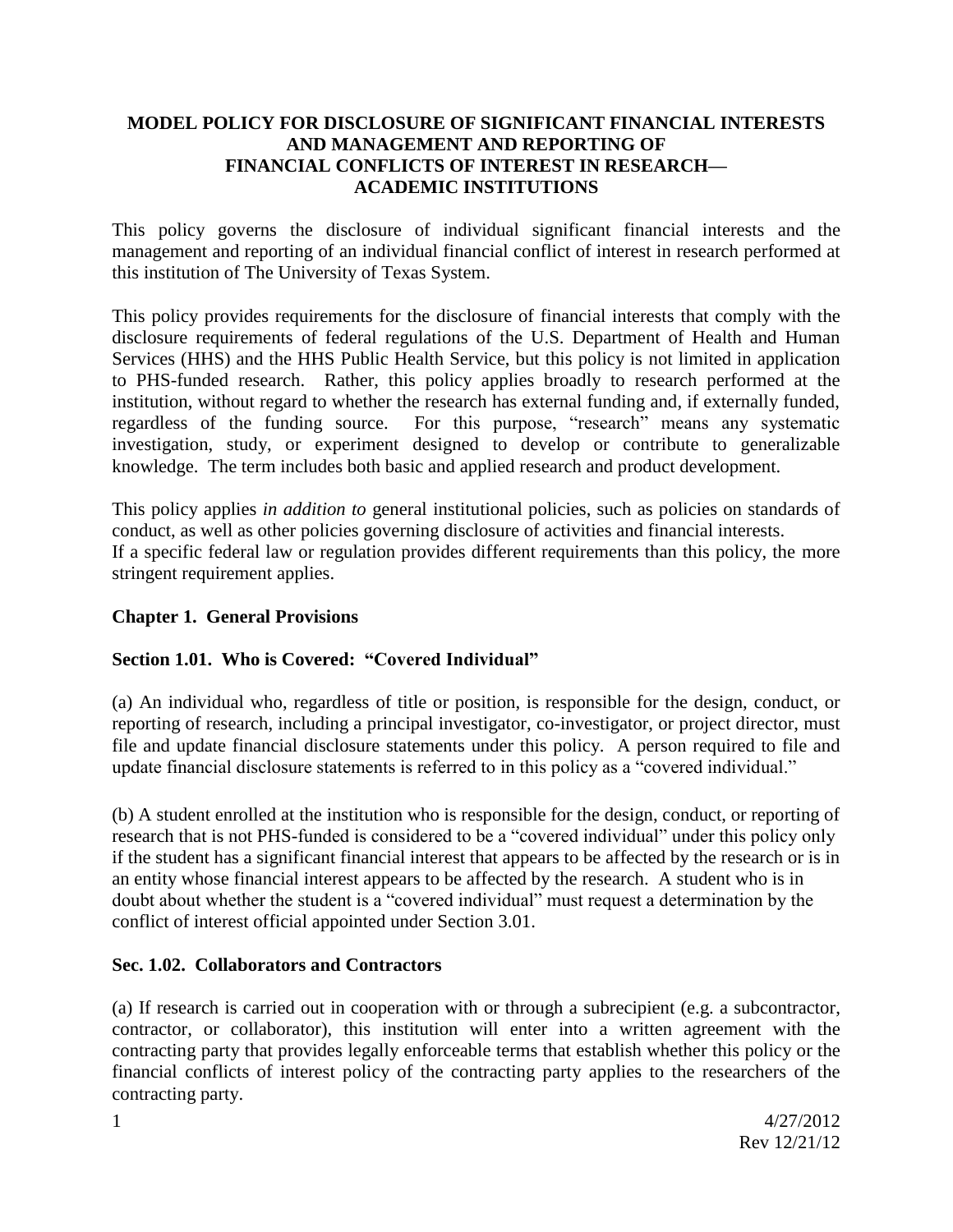(b) If the policy of the contracting party applies to its researchers, the contracting party must certify that its policy is consistent with the requirements of any applicable federal regulations. If the contracting party cannot so certify, the agreement must state that the researchers are subject to this policy as covered individuals for disclosing significant financial interests that are directly related to the researcher's work at this institution.

(c) If the policy of the contracting party applies to its researchers, the agreement must specify the time periods for the contracting party to report identified financial conflicts of interest to this institution. The time periods must be sufficient for this institution to make any reports required by federal regulation.

(d) If the policy of this institution applies to the researchers of the contracting party, the agreement must specify the time periods for the researchers to submit a financial interest disclosure statement to this institution. The time periods must be sufficient for this institution to comply with its review, management, and reporting obligations under federal regulation.

## **Sec. 1.03. Education**

(a) Each covered individual must acknowledge annually that the individual is aware of and has read this policy and is aware of the covered individual's responsibilities regarding disclosure of significant financial interests and of applicable federal regulations.

(b) A covered individual must complete training in regard to this policy and applicable policies, regulations, and laws before engaging in research at the institution and at least once every four years thereafter. A covered individual who is new to the institution must complete the training before engaging in research at the institution or provide evidence of having completed the training at another institution of The University of Texas System within the last four years. A covered individual must complete the training immediately if the institution finds that the individual is not in compliance with this policy or the individual's management plan, or if the institution revises this policy in a manner that affects the individual's duties.

### **Chapter 2. Disclosure of Significant Financial Interests Related to Institutional Responsibilities**

#### **Sec. 2.01. Extent of Disclosure**

(a) As often as required by Section 2.05, a covered individual shall complete or update a financial interest disclosure statement that:

(1) identifies all research in which the covered individual is engaged at the time of the disclosure; and

(2) discloses, as provided by Section 2.02, each significant financial interest of the individual and covered family members that reasonably appears to be related to the individual's institutional responsibilities.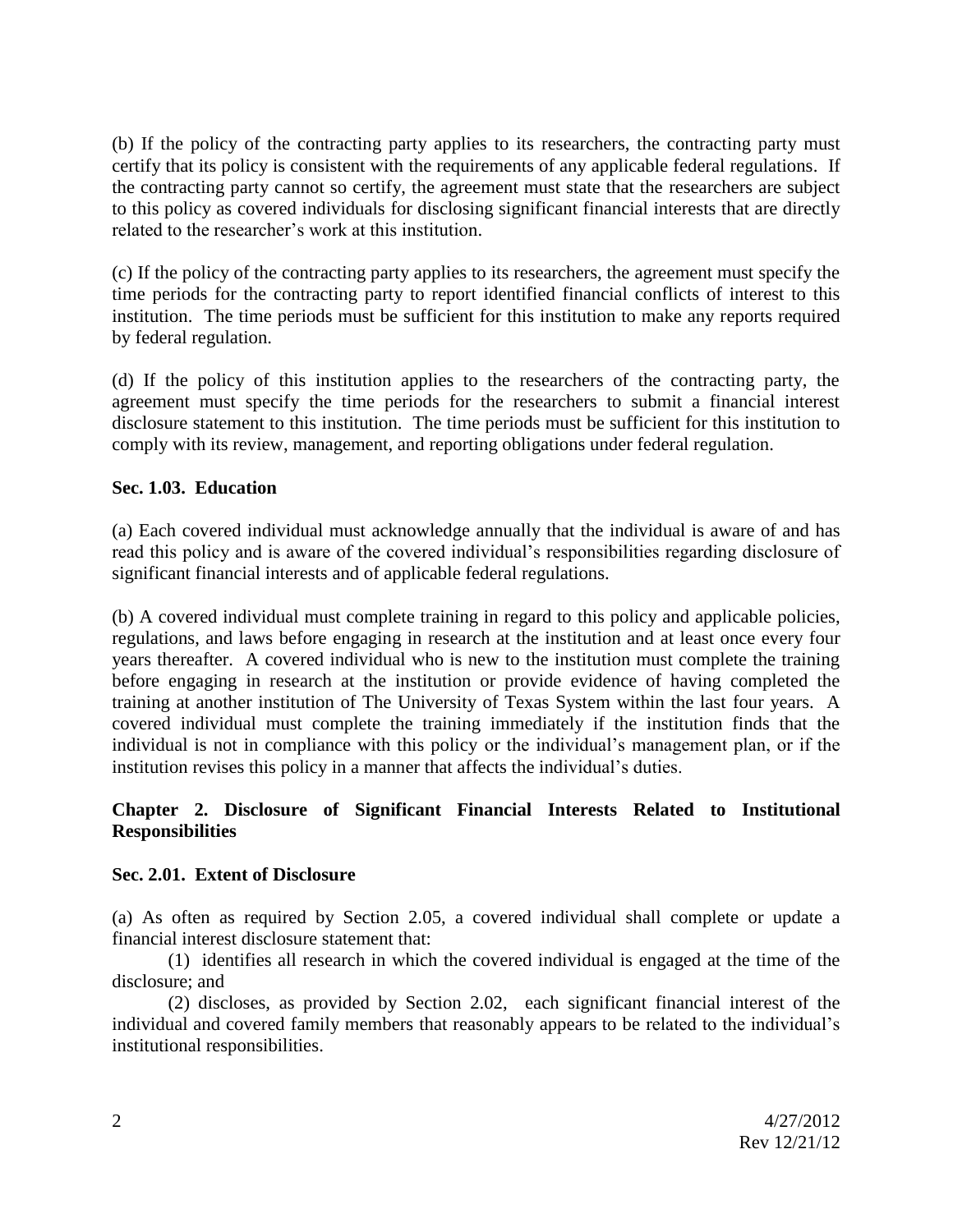(b) "Institutional responsibilities" means any of the professional responsibilities of a covered individual on behalf of the institution, including research, research consultation, teaching, professional practice, institutional committee membership, or service on an institutional panel such as an Institutional Review Board (IRB) or Data and Safety Monitoring Board (DSMB).

(c) In determining whether research or a financial interest should be disclosed, the covered individual should resolve the doubt in favor of disclosure.

## **Sec. 2.02. Contents of Disclosure: Significant Financial Interests**

(a) The following interests are considered to be significant financial interests and, subject to the exclusions provided by Subsection (b) of this section, a covered individual's disclosure statement must include the following information in regard to the covered individual and covered family members, *but only in regard to interests that reasonably appear to be related to the individual's institutional responsibilities*:

(1) PAYMENTS RECEIVED FROM OR EQUITY INTEREST IN A PUBLICLY TRADED ENTITY: the total amount and source of payments received in the preceding twelve months from a publicly traded entity and the value of any equity interest held in the entity on the date of disclosure that, when aggregated, exceed \$5,000, including:

(A) as to payments received:

(i) salary; and

(ii) any payment for services other than salary, such as consulting fees, honoraria, or paid authorship; and

(B) as to equity interests held, any stock, stock options, or other ownership interest or entitlement to such an interest, valued by reference to public prices or other reasonable measures of fair market value;

## (2) PAYMENTS RECEIVED FROM A NON-PUBLICLY TRADED ENTITY OR EQUITY INTEREST IN A NON-PUBLICLY TRADED ENTITY:

(A) the total amount and source of payments received in the preceding twelve months from an entity that is not publicly traded that, when aggregated, exceed \$5,000, including

(i) salary; and

(ii) any payment for services other than salary, such as consulting fees, honoraria, or paid authorship; and

(B) a description of any equity interest held in an entity that is not publicly traded, including any stock, stock options, or other ownership interests or entitlement to such an interest;

# (3) INTELLECTUAL PROPERTY AND ROYALTIES:

(A) a description of intellectual property rights held and any agreements to share in royalties related to those rights; and

(B) the amount and source of royalty income that the covered individual or covered family member received or had the right to receive in the preceding twelve months;

(4) TRAVEL: reimbursed or sponsored travel in the preceding 12 months, including the purpose of the trip, the identity of the sponsor/organizer, the destination, the duration, and the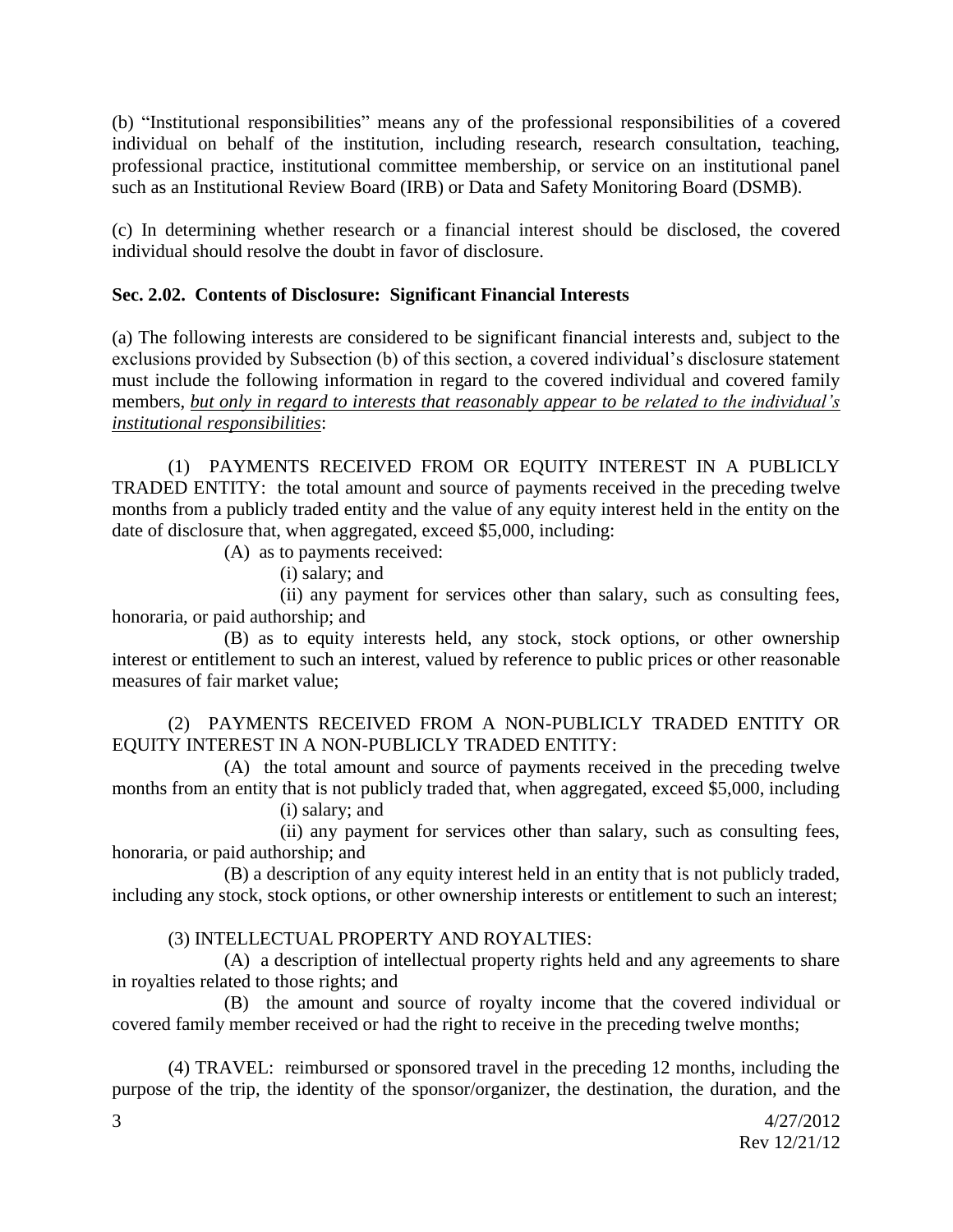value of the travel, if the aggregated value of all payments from the sponsor/organizer (such as salary, consulting fees, honoraria, or paid authorship and travel) exceeds \$5000;

(5) GIFTS: the value and source of a single gift that the covered individual received in the preceding twelve months that exceeds \$250 in value, or multiple gifts from a single entity that in the aggregate exceed \$250 in value, other than gifts from a covered family member; and

(6) FIDUCIARY POSITIONS: a fiduciary position the covered individual held in a forprofit or nonprofit entity in the preceding twelve months, including a position as a member of the board of directors, an officer, or other executive or management position, for which the individual received any form of remuneration or reimbursement for expenses, and the name and principal address of the entity.

(b) The following interests are not significant financial interests and need not be disclosed on the disclosure statement:

(1) salary, royalties, or other remuneration paid by the institution to the covered individual, if the covered individual is currently employed or otherwise appointed by the institution;

(2) income from seminars, lectures, or teaching engagements sponsored by a federal, state, or local government, an institution of higher education as defined by 20 U.S.C. 1001(a), an academic teaching hospital, a medical center, or a research institute affiliated with an institution of higher education;

(3) income from service on an advisory committee or review panel for a federal, state, or local government, an institution of higher education as defined by 20 U.S.C. 1001(a), an academic teaching hospital, a medical center, or a research institute affiliated with an institution of higher education;

(4) income from investment vehicles, such as mutual funds or retirement accounts, as long as the covered individual does not directly control the investment decisions made in those vehicles; or

(5) travel reimbursed or sponsored by a federal, state, or local government agency, an institution of higher education as defined by 20 U.S.C. 1001(a), an academic teaching hospital, a medical center, or a research institute that is affiliated with an institution of higher education.

(c) In making disclosures under this section, the covered individual shall disclose the value of a significant financial interest within the following ranges:

(1) \$0 - \$4,999;

(2) \$5,000 - \$9,999;

(3) \$10,000 - \$19,999;

(4) amounts between \$20,000 - \$100,000 by increments of \$20,000; or

(5) amounts above \$100,000 by increments of \$50,000.

(d) When describing a source, the covered individual shall provide the name and principal address for the source.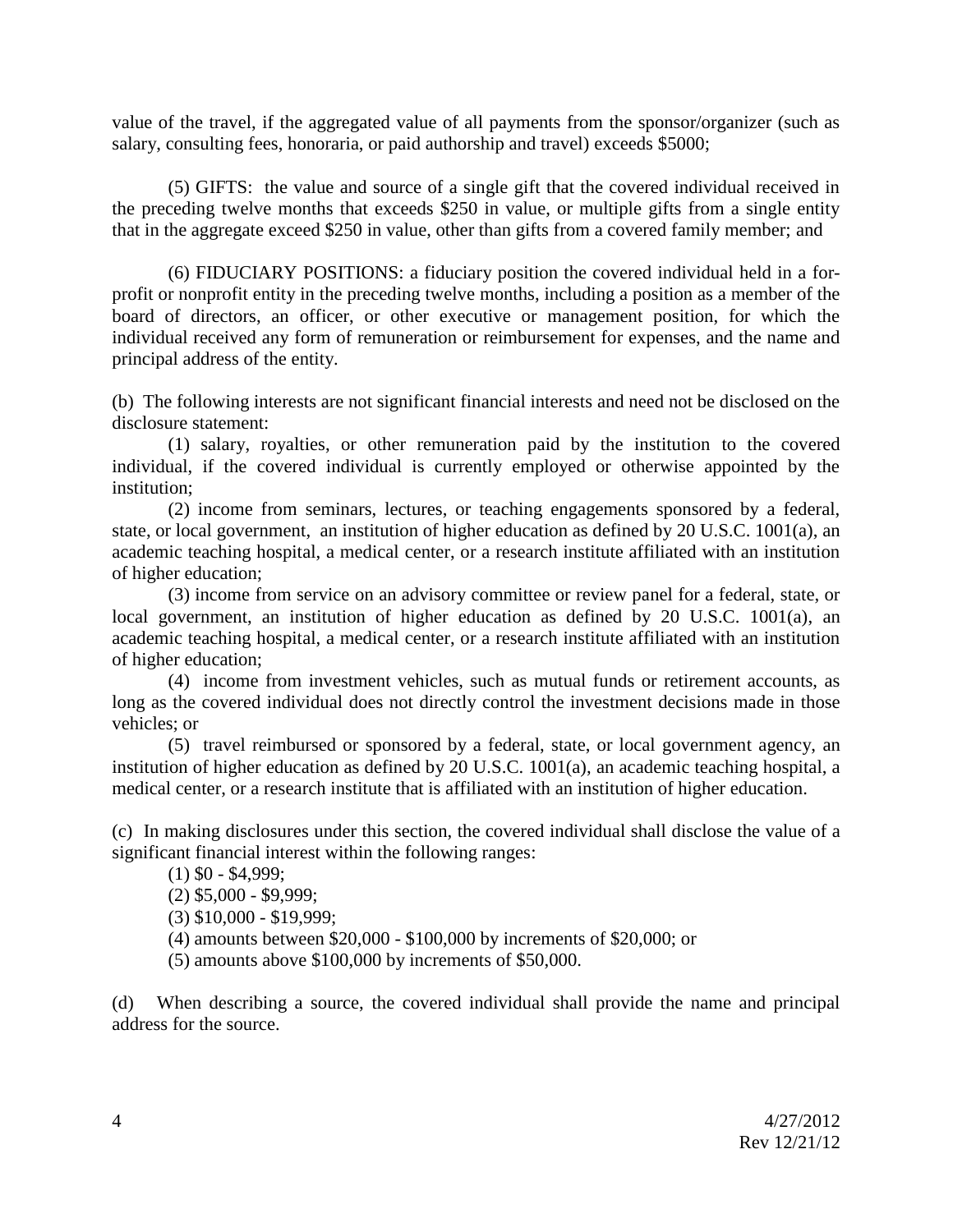(e) The covered individual shall distinguish among information pertaining to the covered individual and covered family members whose financial interests and activities are also disclosed by the covered individual.

(f) The conflict of interest official may request further information about a covered individual's travel, including the monetary value of the travel, in order to determine whether the travel constitutes a financial conflict of interest.

## **Sec. 2.03. Disclosure of Financial Interests of Other Persons: Covered Family Member**

(a) For purposes of disclosure under Section 2.02, "covered family member" includes:

- (1) a spouse;
- (2) a dependent child or stepchild or other dependent, for purposes of determining federal income tax liability during the period covered by the disclosure statement; and
- (3) a related or non-related, unmarried adult who resides in the same household as the covered individual and with whom the covered individual is financially interdependent as evidenced, for example, by the maintenance of a joint bank account, mortgage, or investments.

(b) If the covered individual is in doubt about whether an individual is a covered family member, the covered individual should resolve the doubt in favor of disclosure.

(c) In disclosing financial interests, the interest of any legal entity, including a foundation or a trust, that is controlled or directed by the individual or by the individual and covered family members, is considered to be the interest of the covered individual or covered family member as if the separate legal entity did not exist.

# **Sec. 2.04. Text of Documentation to be Provided on Request**

If a covered individual discloses payments, intellectual property interests, or royalties, the covered individual must permit review of any related agreement, contract, offer letter, or other documentation on request of:

- (1) the president of the institution;
- (2) the conflict of interest official; or

(3) any other person or entity with administrative responsibility in regard to reviewing financial interest disclosure statements or approving a related management plan.

## **Sec. 2.05. When to Disclose; Period Covered by Statement**

(a) A covered individual shall submit or update a financial interest disclosure statement:

(1) not later than the  $30<sup>th</sup>$  day of initial employment, covering the 12 months preceding the date of disclosure;

(2) annually not later than March 1; and

 $(3)$  not later than the 30<sup>th</sup> day after acquiring a new financial interest that requires disclosure under Section 2.02, such as receiving payments, an equity interest, intellectual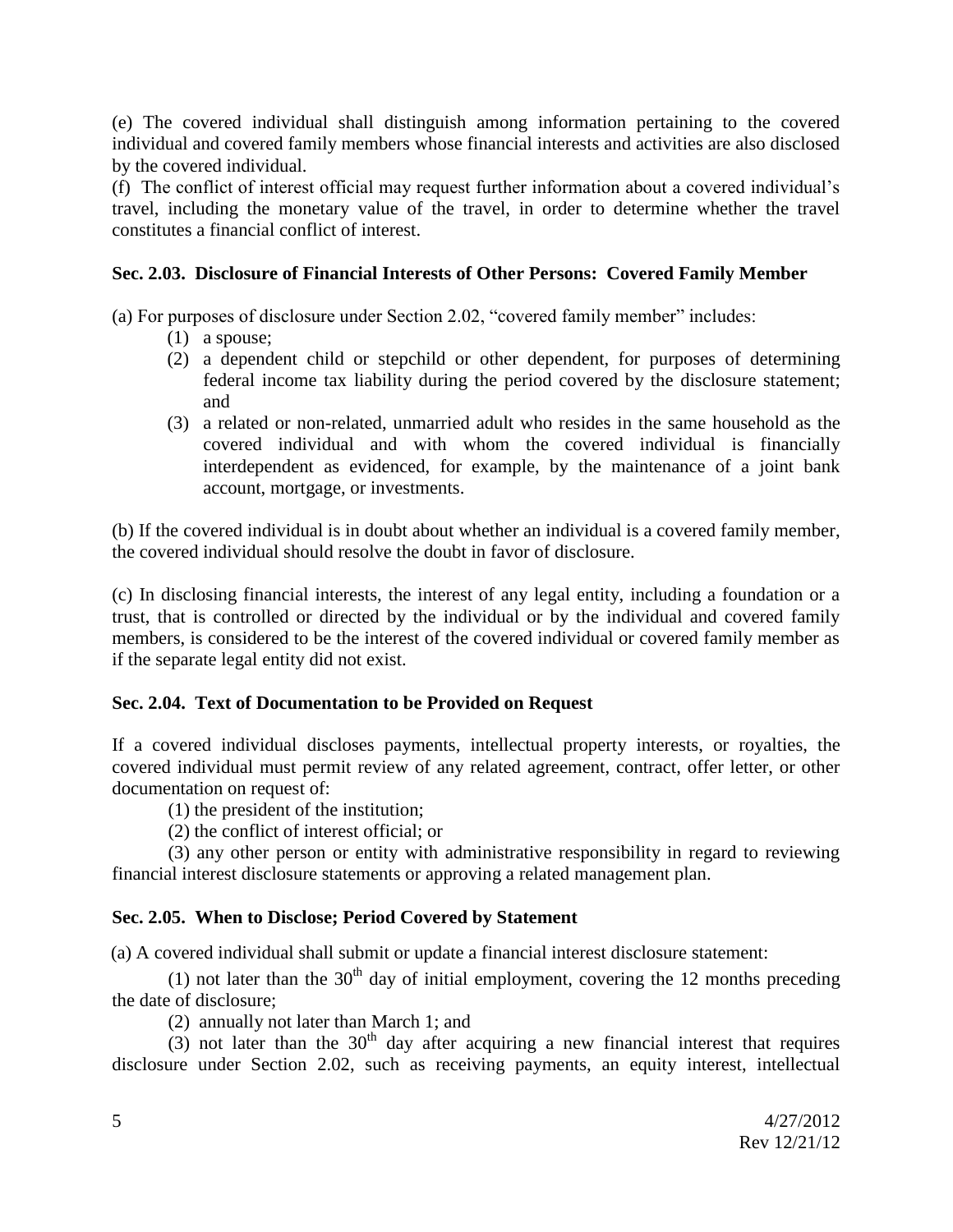property rights, or royalties that would require disclosure on an annual financial interest disclosure statement.

(b) A covered individual who is planning to participate in a PHS-funded research project shall submit a financial interest disclosure statement not later than the time of application for PHSfunded research, except that an individual who is new to the institution and who is planning to participate in an on-going PHS-funded research project shall submit the statement not later than the  $30<sup>th</sup>$  day of initial employment.

(c) The president of the institution or the conflict of interest official may require a covered individual to submit additional disclosures.

## **Chapter 3. Conflict of Interest Official; Disclosure Statement Review**

## **Section 3.01. Conflict of Interest Official**

The president or his or her designee shall appoint a conflict of interest official to perform the duties required by this policy and other duties as assigned by the president.

## **Sec. 3.02. Disclosure Statement Review; Determination of Financial Conflict of Interest**

(a) The appropriate conflict of interest official shall review each financial interest disclosure statement and make two determinations:

(1) whether any significant financial interest disclosed is related to research in which the covered individual is engaged; and

(2) if so, whether a financial conflict of interest exists.

(b) A significant financial interest is related to research in which the covered individual is engaged if the conflict of interest official reasonably determines that the financial interest appears to be affected by the research or is in an entity whose financial interest appears to be affected by the research.

(c) A financial conflict of interest exists when the conflict of interest official reasonably determines that a significant financial interest could directly and significantly affect the design, conduct, or reporting of the research.

#### **Sec. 3.03. No Expenditure of Funds Prior to Review and Determination**

Neither the institution nor a covered individual may expend research funds unless the conflict of interest official has determined that no financial conflict of interest exists or that any financial conflict of interest is manageable in accordance with the terms of a management plan that has been adopted and implemented in accordance with Chapter 4 of this policy.

## **Sec. 3.04. Cooperation with Institutional Committees**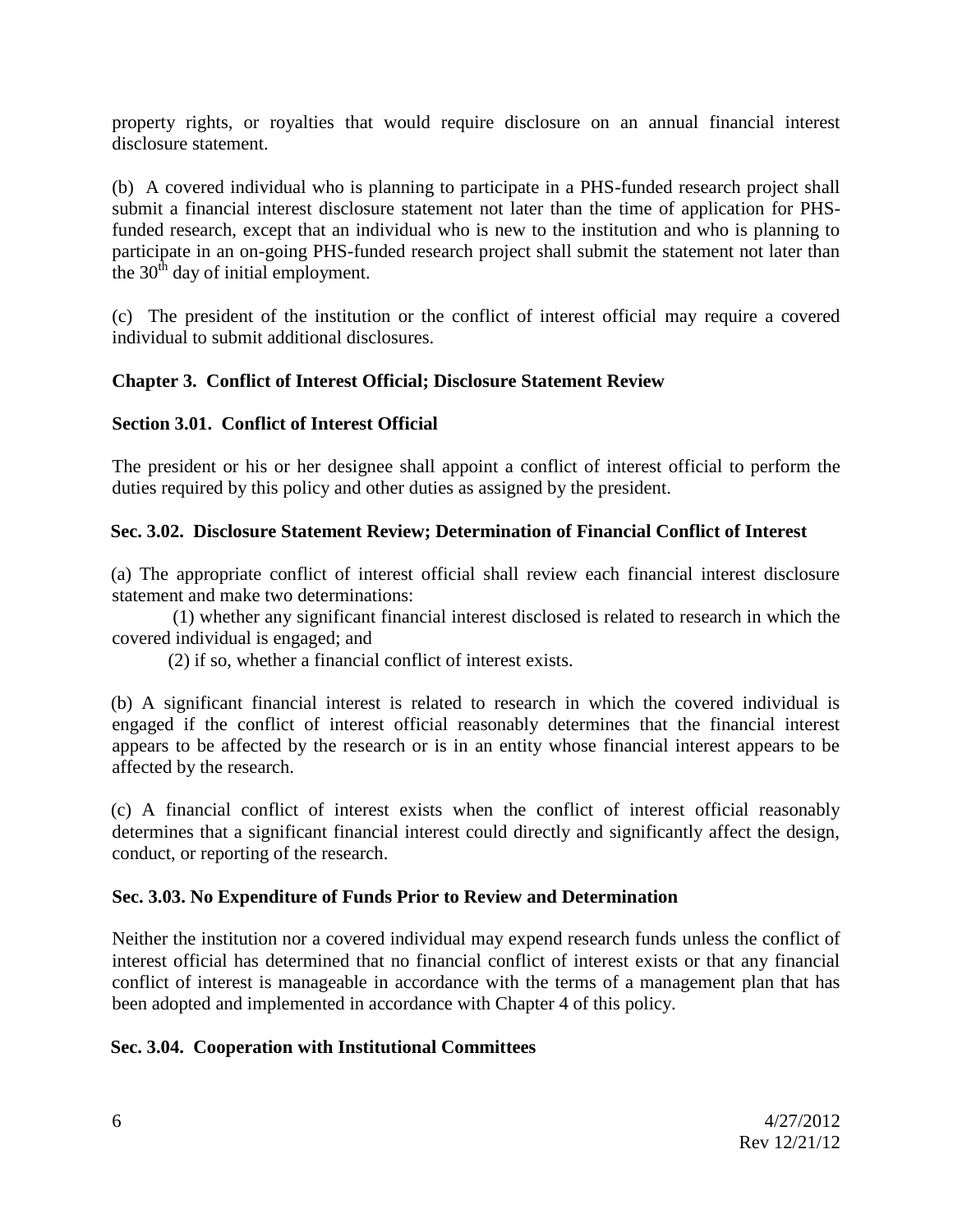The conflict of interest official and the appropriate IRB, IACUC, IBC, and other relevant committees shall cooperate in the consideration of whether a covered individual has a financial conflict of interest in regard to research and in the development and implementation of a management plan for that conflict of interest.

## **Chapter 4. Management of Financial Conflict of Interest**

## **Sec. 4.01. Management Required for Financial Conflicts of Interest**

(a) If the conflict of interest official determines that a covered individual has a financial conflict of interest, the official, in cooperation with the covered individual and other appropriate individuals designated by the conflict of interest official, shall develop a management plan governing that conflict of interest.

(b) If research is ongoing and a new covered individual discloses a significant financial interest related to that research or any other covered individual discloses a new significant financial interest related to that research, the conflict of interest official shall, not later than the 60<sup>th</sup> day after the filing of the disclosure statement:

(1) review the disclosure statement to determine if a financial conflict of interest exists; and

(2) if a financial conflict of interest exists, implement an interim management plan or implement other interim measures to ensure the objectivity of the research.

(c) If the conflict of interest official learns of a significant financial interest that was not timely disclosed or was not timely reviewed, the conflict of interest official shall, not later than the  $60<sup>th</sup>$ day after learning of the interest:

(1) determine whether the significant financial interest is a financial conflict of interest; and

(2) if a financial conflict of interest exists, implement an interim management plan or implement other interim measures to ensure the objectivity of the research going forward.

(d) In addition, if a financial conflict of interest was not timely identified or managed, or if a covered individual fails to comply with a management plan, the conflict of interest official shall, not later than the  $120<sup>th</sup>$  day after determining noncompliance:

(1) complete and document a retrospective review and determination as to whether research conducted during the period of noncompliance was biased in the design, conduct, or reporting of the research; and

(2) implement any measures necessary with regard to the covered individual's participation in the research between the date that the noncompliance is identified and the date the retrospective review is completed.

(e) For PHS-covered research projects, the retrospective review shall cover key elements as specified by federal regulations and may result in updating the Financial Conflict of Interest Report, notifying the PHS, and submitting a mitigation report as required by federal regulation.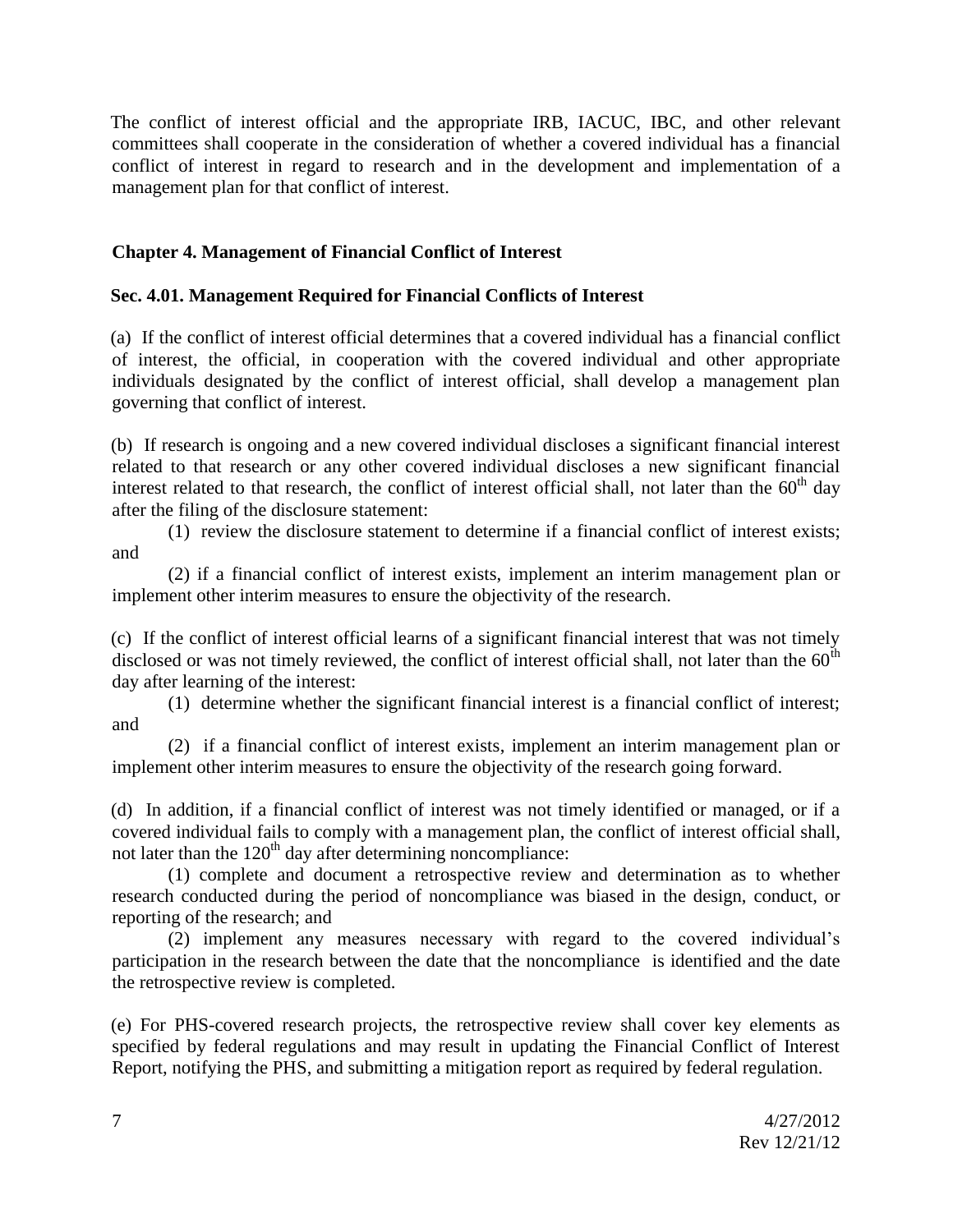#### **Sec. 4.02. Management Plan Design and Agreement**

(a) A management plan may impose conditions and prescribe actions necessary to manage a financial conflict of interest, including an action reducing or eliminating the financial conflict of interest, to ensure that the design, conduct, or reporting of the research is free from bias or the appearance of bias. Examples of conditions or actions that may be prescribed include:

(1) public disclosure of the conflict of interest in presentations and publications;

(2) for human subjects research, direct disclosure of the conflict of interest to research participants;

(3) appointment of an independent monitor with authority to take measures to protect the design, conduct, and reporting of research against bias, or the appearance of bias, resulting from the conflict of interest;

(4) modification of the research plan;

(5) change of personnel or personnel responsibilities, or disqualification of personnel from participation in all or a portion of the research;

(6) divestiture or reduction of the financial interest; or

(7) severance of relationships that create an actual or potential financial conflict of interest.

(b) A management plan must be in the form of a written agreement and must:

(1) provide that the covered individual acknowledges receipt of the plan and understands the requirements of this policy and understands and agrees to comply with the required actions and other terms of the plan, including the time frames for required actions; and

(2) clearly identify each specific person responsible for monitoring compliance with the management plan.

#### **Sec. 4.03. Monitoring and Compliance**

Each person conducting research under a management plan shall comply fully and promptly with the plan, and each person identified in the management plan as having responsibility for monitoring compliance with the plan shall carefully and fully monitor that compliance.

#### **Chapter 5. Web Posting of Financial Conflict of Interest Information**

#### **Sec. 5.01. Posting of this Policy**

This policy and each update of this policy must be publicly accessible through the Internet.

**---------------------------------------------------------------------------------------------------------------------**

## **[OPTION A – Sec. 5.02]**

#### **Sec. 5.02. Posting of Information Regarding Specific Financial Conflicts of Interest**

(a) For each financial conflict of interest that is found to exist by the conflict of interest official, the institution will make the following information available to the public through the Internet in regard to each covered individual who contributes to the scientific development or execution of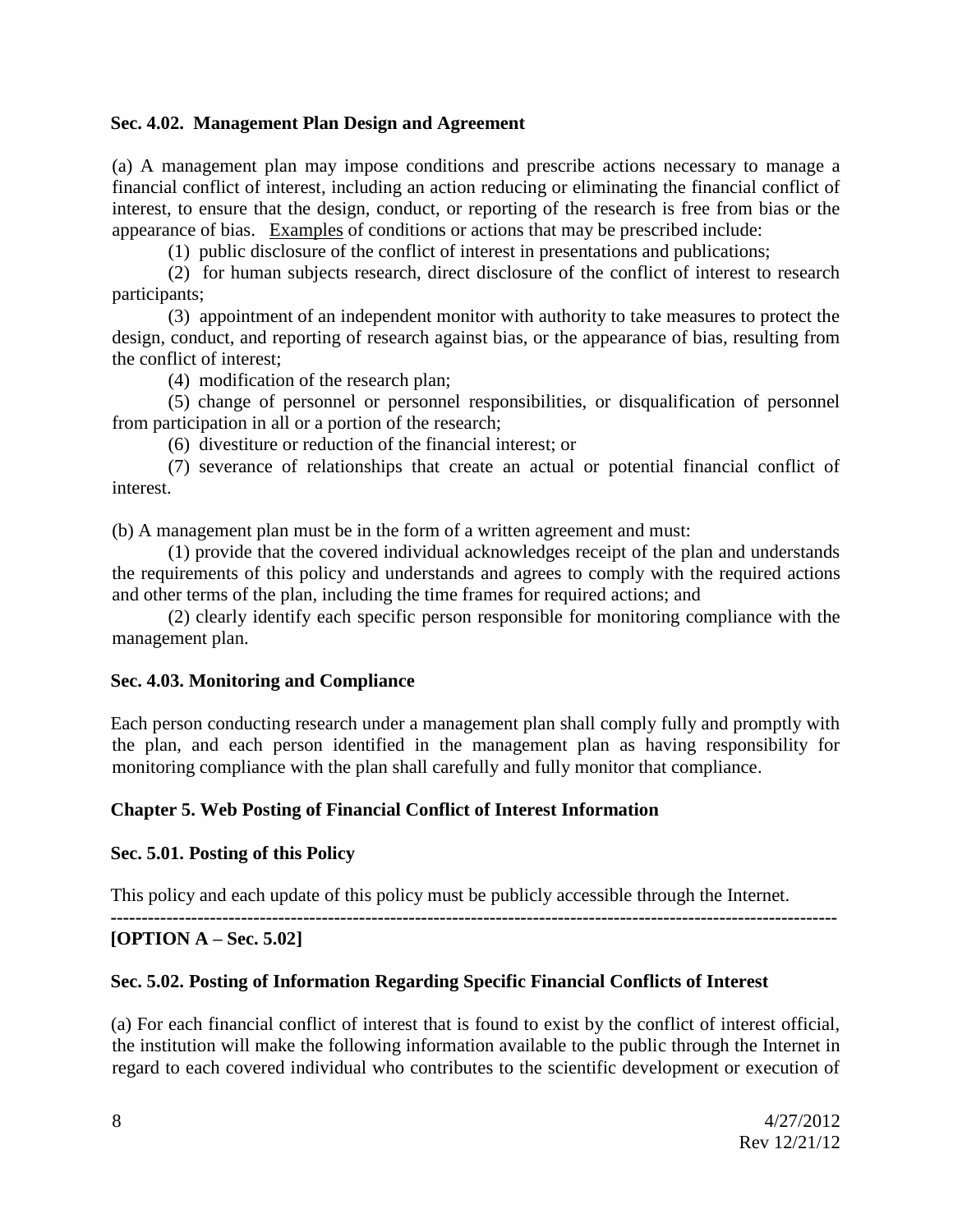the research project in a substantive, measureable way, including a covered individual who is the project director or principal investigator:

- (1) the covered individual's name;
- (2) the covered individual's title and role with respect to the research;
- (3) the name of the entity in which the significant financial interest is held;

(4) the nature of the significant financial interest that constitutes a financial conflict of interest; and

(5) the approximate value of the significant financial interest by range or, if the dollar value cannot be determined by reference to public prices or other reasonable measures of fair market value, a statement to that effect.

(b) The approximate dollar value of the significant financial interest shall be provided within the following ranges if it can determined by reference to public prices or other reasonable measures of fair market value:

- (A) \$0 \$4,999;
- (B) \$5,000 \$9,999;
- (C) \$10,000 \$19,999;
- (D) amounts between \$20,000 \$100,000 by increments of \$20,000; or
- (E) amounts above \$100,000 by increments of \$50,000.

(c) The institution will update the information required by this section annually. In addition, for any financial conflict of interest of a covered individual whose information must be posted under this section and for which the information was not previously posted, the institution will make the information required by this section available not later than the  $60<sup>th</sup>$  day after the financial conflict of interest is identified.

(d) The website on which the information is posted must note that the information is current as of the date listed and is subject to updates.

(e) The information required by this section must remain available on the Internet for three years after its most recent update.

(f) For PHS-funded research, in regard to project directors, principal investigators, and other senior or key personnel, this information must be available through the Internet before expending PHS funds.

---------------------------------------------------------------------------------------------------------------------

#### **[OPTION B – Secs. 5.02 and 5.03]**

## **Sec. 5.02. Posting of Information Regarding Specific Financial Conflicts of Interest in Research Funded by PHS**

(a) For each financial conflict of interest in PHS-funded research that is found to exist by the conflict of interest official, the institution will make the following information available to the public through the Internet in regard to each covered individual who contributes to the scientific development or execution of the research project in a substantive, measureable way, including a covered individual who is the project director or principal investigator: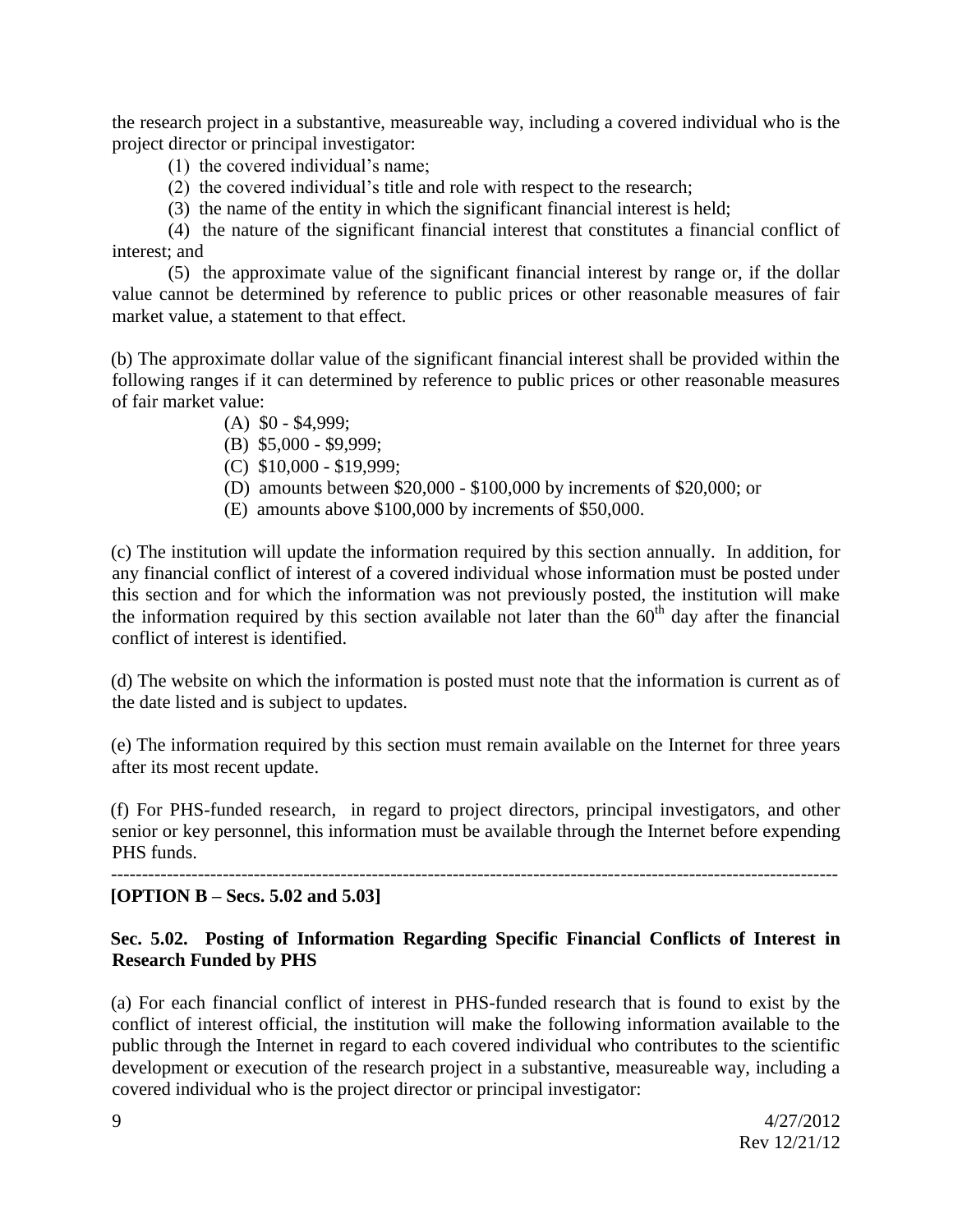(1) the covered individual's name;

- (2) the covered individual's title and role with respect to the research;
- (3) the name of the entity in which the significant financial interest is held;

(4) the nature of the significant financial interest that constitutes a financial conflict of interest; and

(5) the approximate value of the significant financial interest by range or, if the dollar value cannot be determined by reference to public prices or other reasonable measures of fair market value, a statement to that effect.

(b) The approximate dollar value of the significant financial interest shall be provided within the following ranges if it can be determined by reference to public prices or other reasonable measures of fair market value:

- $(A)$  \$0 \$4,999:
- (B) \$5,000 \$9,999;
- (C) \$10,000 \$19,999;
- (D) amounts between \$20,000 \$100,000 by increments of \$20,000; or
- (E) amounts above \$100,000 by increments of \$50,000.

(c) The institution will update the information required by this section annually. In addition, for any financial conflict of interest of a covered individual whose information must be posted under this section and for which the information was not previously posted, the institution will make the information required by this section available not later than the  $60<sup>th</sup>$  day after the financial conflict of interest is identified.

(d) The website on which the information is posted must note that the information is current as of the date listed and is subject to updates.

(e) The information required by this section must remain available on the Internet for three years after its most recent update.

(f) For PHS-funded research, in regard to project directors, principal investigators, and other senior or key personnel, this information must be available through the Internet before expending PHS funds.

## **Sec. 5.03. Availability of Information Regarding Specific Financial Conflicts of Interest in Research Not Funded by PHS**

(a) For each financial conflict of interest in research not funded by PHS that is found to exist by the conflict of interest official, the institution will centrally retain and make the following information available to the public, upon request under the Texas Public Information Act (Chapter 552, Government Code), in regard to each covered individual who contributes to the scientific development or execution of the research project in a substantive, measureable way, including a covered individual who is the project director or principal investigator:

- (1) the covered individual's name;
- (2) the covered individual's title and role with respect to the research;
- (3) the name of the entity in which the significant financial interest is held;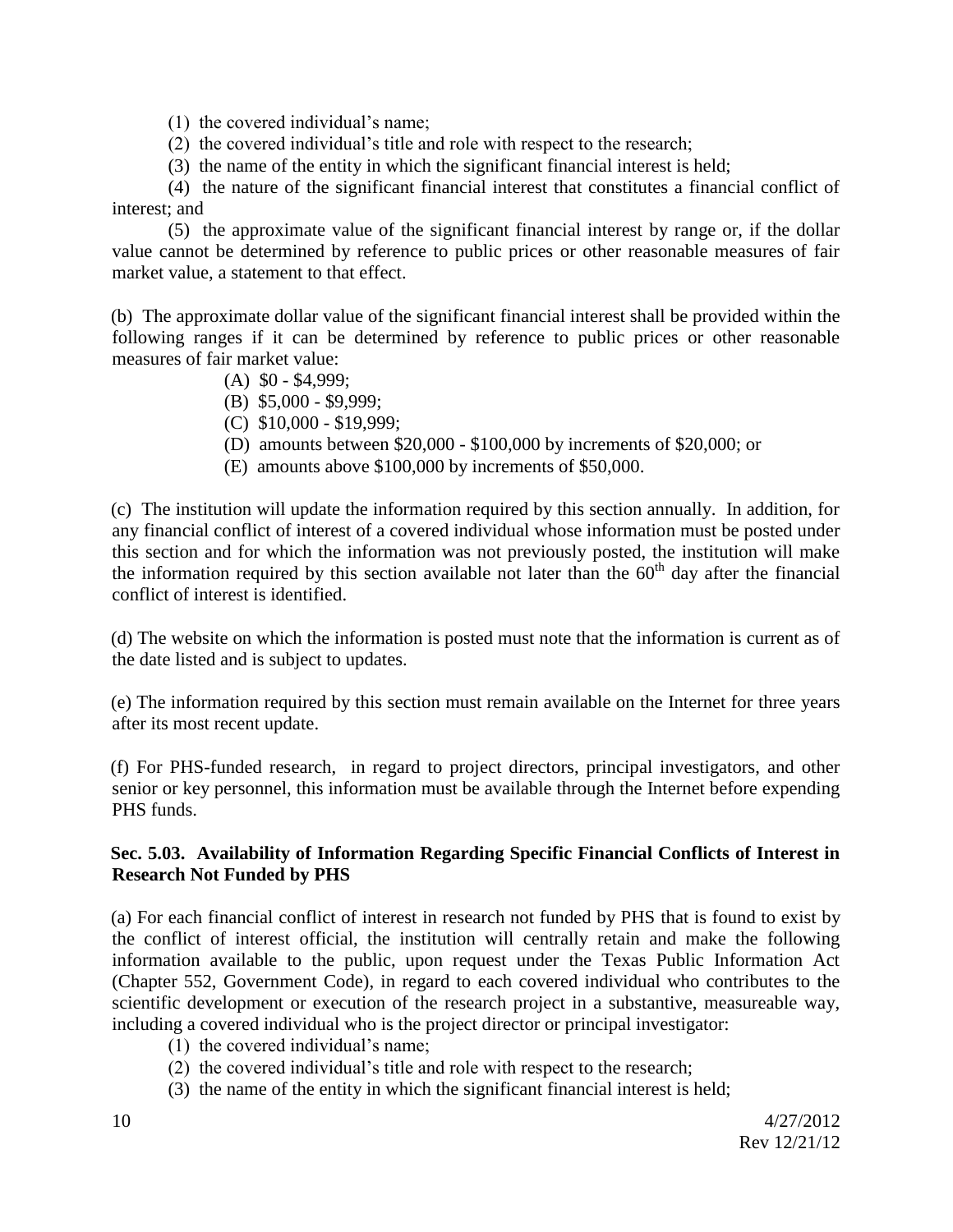(4) the nature of the significant financial interest that constitutes a financial conflict of interest; and

(5) the approximate value of the significant financial interest by range or, if the dollar value cannot be determined by reference to public prices or other reasonable measures of fair market value, a statement to that effect.

(b) The approximate dollar value of the significant financial interest shall be provided within the following ranges if it can be determined by reference to public prices or other reasonable measures of fair market value:

- (A) \$0 \$4,999;
- (B) \$5,000 \$9,999;
- (C) \$10,000 \$19,999;
- (D) amounts between \$20,000 \$100,000 by increments of \$20,000; or
- (E) amounts above \$100,000 by increments of \$50,000.

(c) The institution will update the information required by this section annually. In addition, for any financial conflict of interest of a covered individual whose information must be available under this section and for which the information was not previously available, the institution will make the information required by this section available after the financial conflict of interest is identified in accordance with the deadlines provided by the Texas Public Information Act.

(d) The information required by this section must remain available for three years after its most recent update.

---------------------------------------------------------------------------------------------------------------------

## **Chapter 6. Certification and Reports to PHS**

#### **Sec. 6.01. Certification and Report Required**

Federal regulations require that each application for funding to the PHS include specific certifications and agreements in regard to this policy and financial conflicts of interest. Federal regulations also require that the institution make the reports required by this policy for PHSfunded research.

#### **Sec. 6.02. Financial Conflict of Interest Report**

Before the expenditure of any funds under a PHS-funded research project, the appropriate institutional officials will make the Financial Conflict of Interest Report to the PHS awarding component in compliance with 42 CFR Part 50, Subpart F, and 45 CFR Part 94. In general, those regulations require a Financial Conflict of Interest Report regarding those interests that the institution determines are financial conflicts of interest, including financial conflicts of interest of sub-recipients**.** The reporting will include specified information sufficient to enable the awarding component to understand the nature and extent of the financial conflict and to assess the appropriateness of the management plan related to the conflict of interest. The federal regulations require reporting within a specified period of financial conflicts of interest identified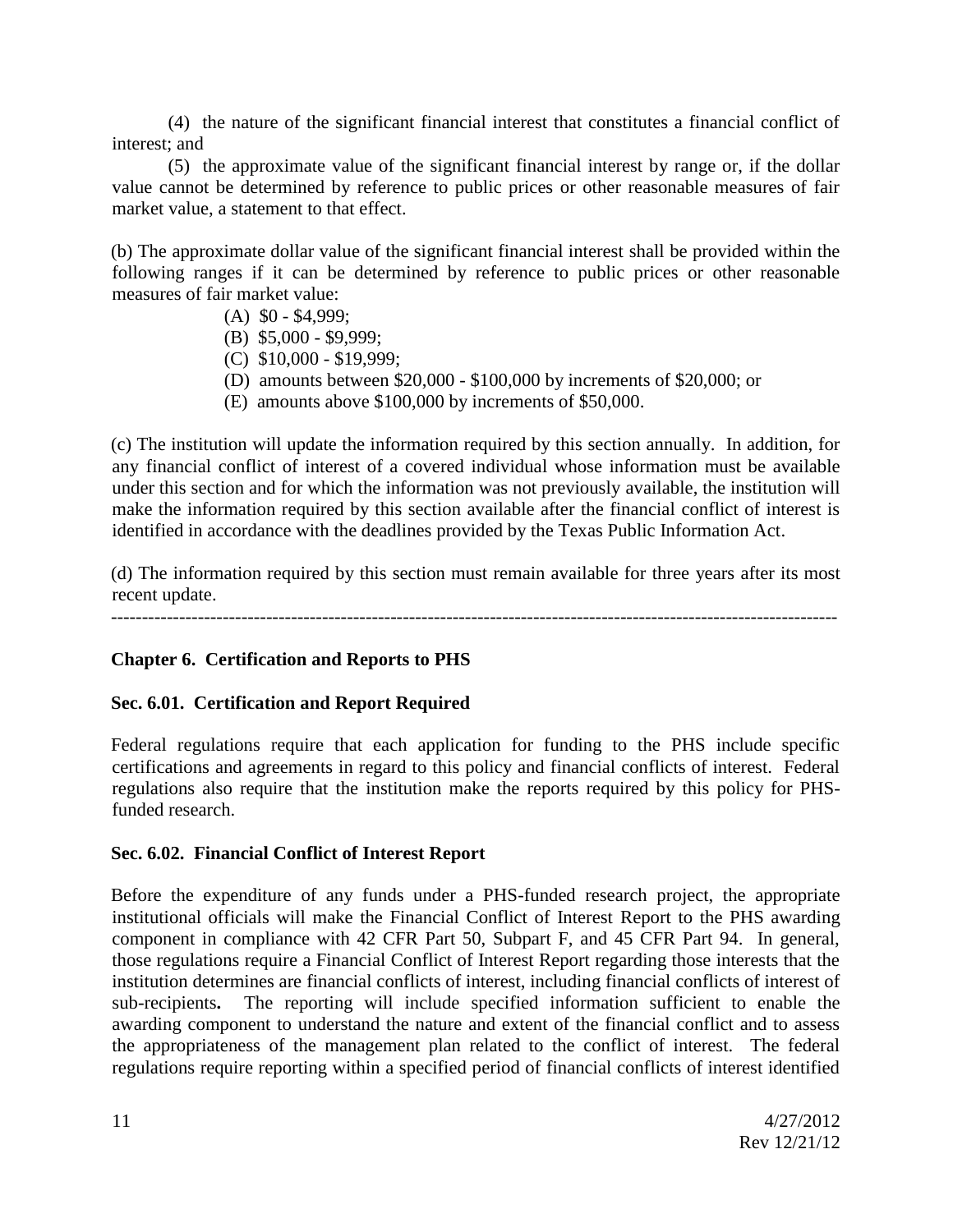subsequent to an earlier report and require annual updating of reports regarding previously disclosed financial conflicts of interest.

# **Chapter 7. Enforcement**

# **Section 7.01. Disclosure is a Condition of Employment or Relationship to Institution**

(a) Timely, complete, and accurate disclosure of activities and financial interests consistent with this policy is a condition of employment at the institution, and a covered individual who does not comply with this policy is subject to discipline, including termination of employment.

(b) For a covered individual who is not an employee of the institution, compliance with this policy is a condition of participating with the institution in the capacity that qualifies the person as a covered individual. The institution may require the individual to execute a document certifying that the individual knows that compliance with this policy is a condition of participation.

# **Sec. 7.02. Federal Enforcement**

(a) Federal regulations, 42 CFR Part 50, Subpart F, and 45 CFR Part 94, require the institution to notify the PHS of instances in which the failure of a covered individual to comply with this policy or a management plan appears to have biased the design, conduct, or reporting of PHSfunded research. The PHS awarding component may take enforcement action or require the institution to take action appropriate to maintaining objectivity in the research. The institution must make information available to HHS or the PHS awarding component as required by federal regulation.

(b) If the HHS determines clinical research funded by PHS to evaluate the safety or effectiveness of a drug, medical device, or treatment has been designed, conducted, or reported by a covered individual with a financial conflict of interest that was not managed or reported by the institution as required by federal regulation, the institution will require the covered individual involved to disclose the financial conflict of interest in each public presentation of the results of the research and to request an addendum to previously published presentations.

# **Chapter 8. Administration of Conflicts Policies; Records**

## **Sec. 8.01. Oversight and Authority**

The president or his or her designee shall appoint a conflict of interest official who is responsible for overseeing implementation of this policy and who may provide additional procedures and supplementary forms, as appropriate, consistent with this policy and applicable sponsor regulations.

# **Sec. 8.02. Records**